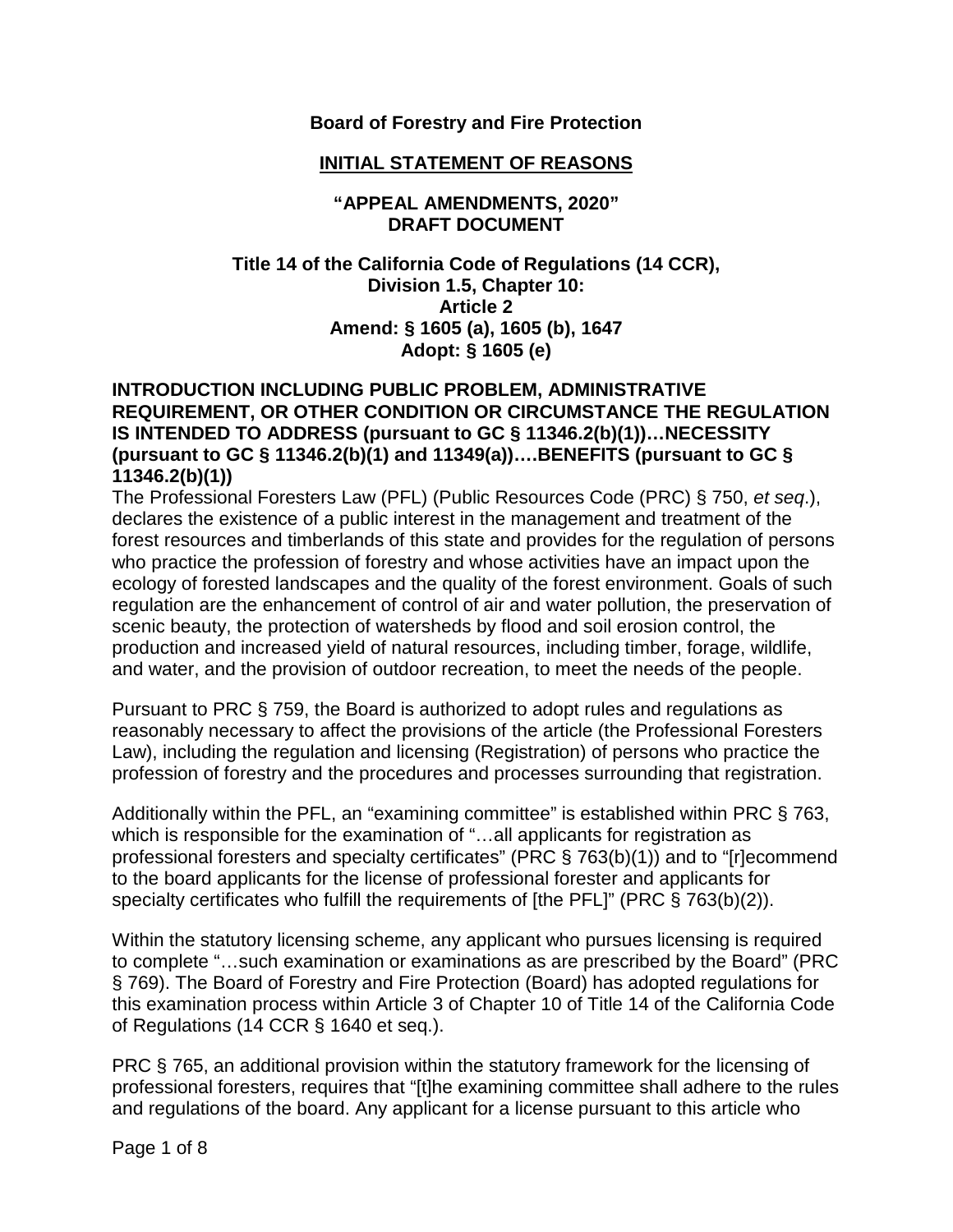contends that he has been aggrieved by any action taken by the examining committee with respect to his qualifications may appeal to the board in accordance with rules or regulations prescribed by the board. The board on such appeal may administer an oral or written examination to the applicant as an aid in determining whether the applicant is qualified under the terms of this article." The Board has implemented this appeal process within regulation as 14 CCR § 1647, which outlines the procedures and requirements for such an appeal.

The **problem** is that, through evaluation and implementation of the appeals process since the initial regulatory adoption in 1989, the Board has identified issues of clarity within the regulations as well as opportunities to improve that clarity within the requirements and procedures of the Registered Professional Foresters (RPF) examination appeals process, and improve upon and modify the appeals process for both appellant applicants and the Board parties which administer the appeal. Furthermore, the implementation of the appeal procedures is a costly component of administering the Professional Foresters Law, requiring both additional staff time for review and additional costs in grading, which are costs that are not covered in the initial fee for application or license renewal.

The **purpose** of the proposed action is to improve the clarity of the regulations related to the RPF examination appeals process, as well as to improve upon the procedural requirements and elements of the process to allow for clearer, more efficient and effective appeals with regards to RPF applicants. Additionally, the proposed action establishes a fee to administer that portion of the PFL which is related to the appeals process for examination applicants.

The **effect** of the proposed action is an improved regulatory appeal procedure for RPF applicants which provides additional clarity to both the applicant and those administering the appeals procedure, and which eliminates unnecessary and potentially burdensome aspects of the appeal procedure. The revised appeal procedure requires that all appeals regard an applicant's qualifications (as described within PRC § 769), requires that an applicant provide the circumstances leading to the appeal and supporting documentation, and provides that the Board's executive officer may administer an oral or written examination or re-grading in full or in-part of the examination to aid in determining whether the applicant has satisfied the qualifications as contested. Additionally, the proposed action provides that the ultimate decision of the Board's Executive Officer is final and binding. Furthermore, the proposed action establishes a fee of \$100 for an appeal for review in accordance with PRC § 765.

The **benefit** of the proposed action is an expedient, fair, and more transparent process for the appeal of qualifications of RPF applicants.

**SPECIFIC PURPOSE OF EACH ADOPTION, AMENDMENT OR REPEAL (pursuant to GOV § 11346.2(b)(1)) AND THE RATIONALE FOR THE AGENCY'S DETERMINATION THAT EACH ADOPTION, AMENDMENT OR REPEAL IS REASONABLY NECESSARY TO CARRY OUT THE PURPOSE(S) OF THE STATUTE(S) OR OTHER PROVISIONS OF LAW THAT THE ACTION IS**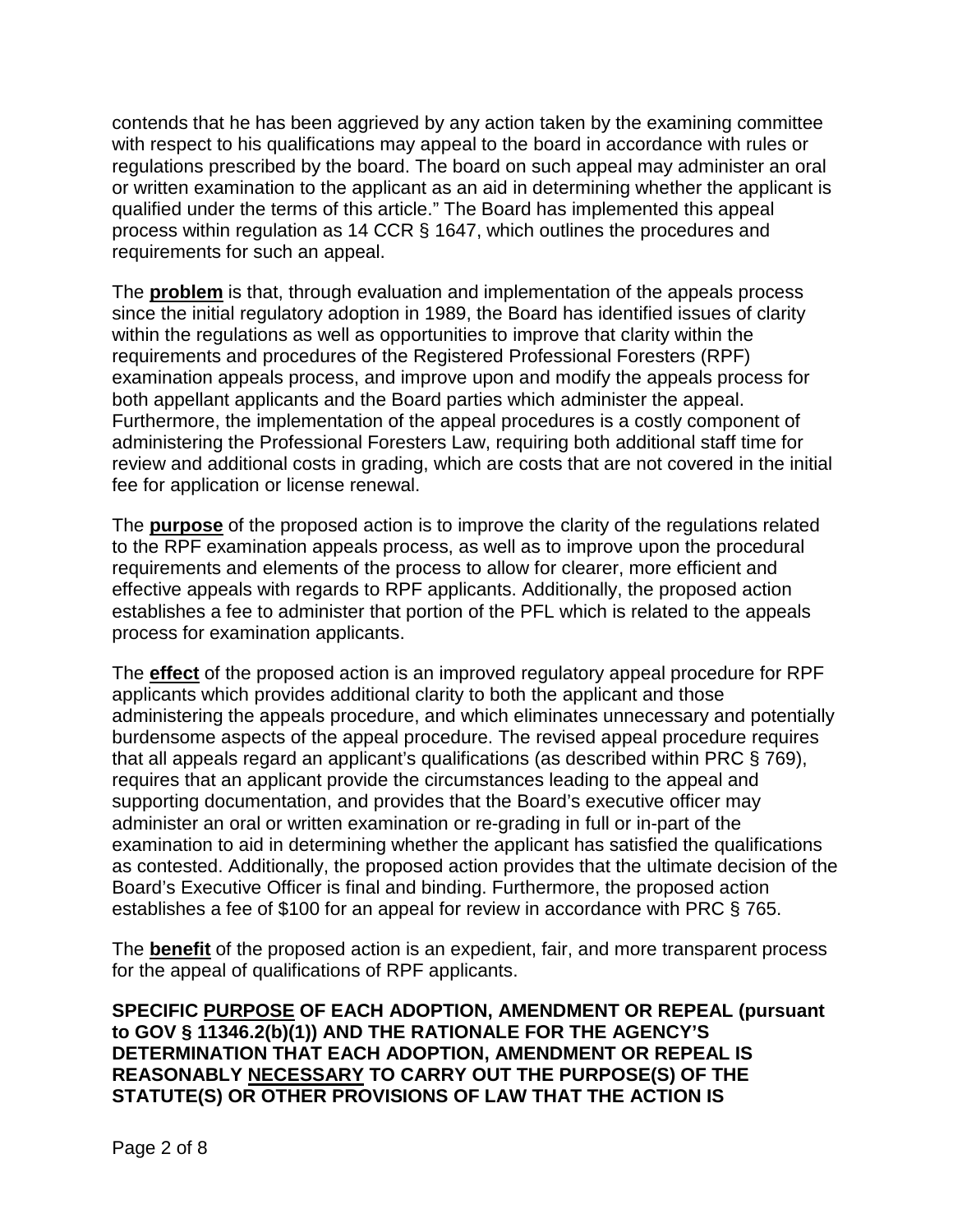## **IMPLEMENTING, INTERPRETING OR MAKING SPECIFIC AND TO ADDRESS THE PROBLEM FOR WHICH IT IS PROPOSED (pursuant to GOV §§ 11346.2(b)(1) and 11349(a) and 1 CCR § 10(b)). Note: For each adoption, amendment, or repeal provide the problem, purpose and necessity.**

The Board is proposing action to amend 14 CCR § 1647.

The **problem** is that the current regulatory appeal procedure for RPF applicants lacks clarity, contains outdated and unnecessary provisions, and requires additional costs of administration which exceed the revenue which is generated from frees for applications, licenses, or renewals.

The **purpose** of the proposed action is to provide a clear appeal procedure for both applicants and those parties in the Board which administer the appeal procedure, eliminate unnecessary provisions which do not serve to provide a clear and efficient appeals process, as well as to implement a \$100 fee for the submittal of an appeal with respect to an applicant's qualifications pursuant to PRC § 769.

## **Amend 14 CCR § 1647. Appeal Procedure**

The proposed action allows for a real party of interest to appeal the actions of the examination committee or Executive Officer of that committee to the Board of Forestry and Fire Protection. Such appeals must be made with respect to their qualifications pursuant to PRC § 769, which is where the criteria for qualification are identified, including the completion of an examination as prescribed by the Board. The purpose of this amendment is to clarify the criteria under which an appeal may be submitted and is necessary in order to provide the regulated public an understanding of what may be lawfully appealed and to clarify and effectuate PRC §§ 765 and 769.

The proposed amendment additionally specifies additional required information and elements to be included within the appeal, including those circumstances leading to the appeal and supporting documentation. Additionally, other language has been removed in order to improve the grammar and syntax of this provision. The purpose of this amendment is to provide additional documentation for review by the Board's executive officer to aid in his or her determination as to whether the applicant has satisfied the qualifications identified within PRC § 769. These amendments are necessary to clarify the procedure for, and materials required for the submission of, an appeal pursuant to this section. These amendments are necessary to clarify these requirements and to fully implement the statutory provisions related to appeal within PRC § 765.

Additionally, the proposed amendment provides the Board's executive officer the discretion to administer an oral or written examination or to re-grade in-part or in-whole the appellant's examination as an aid in determining whether the applicant has satisfied the qualifications of PRC § 769. The authorizing statute for appeals regarding actions taken by the examining committee or Executive Officer (who is defined within 14 CCR § 1600, and who is separate and distinct from the Board's executive officer) within PRC § 765 provides that, upon such an appeal, the Board ay administer an oral or written examination to the applicant as an aid in determining whether the applicant is qualified under the terms of this article, and PRC § 759 provides broad authority for additional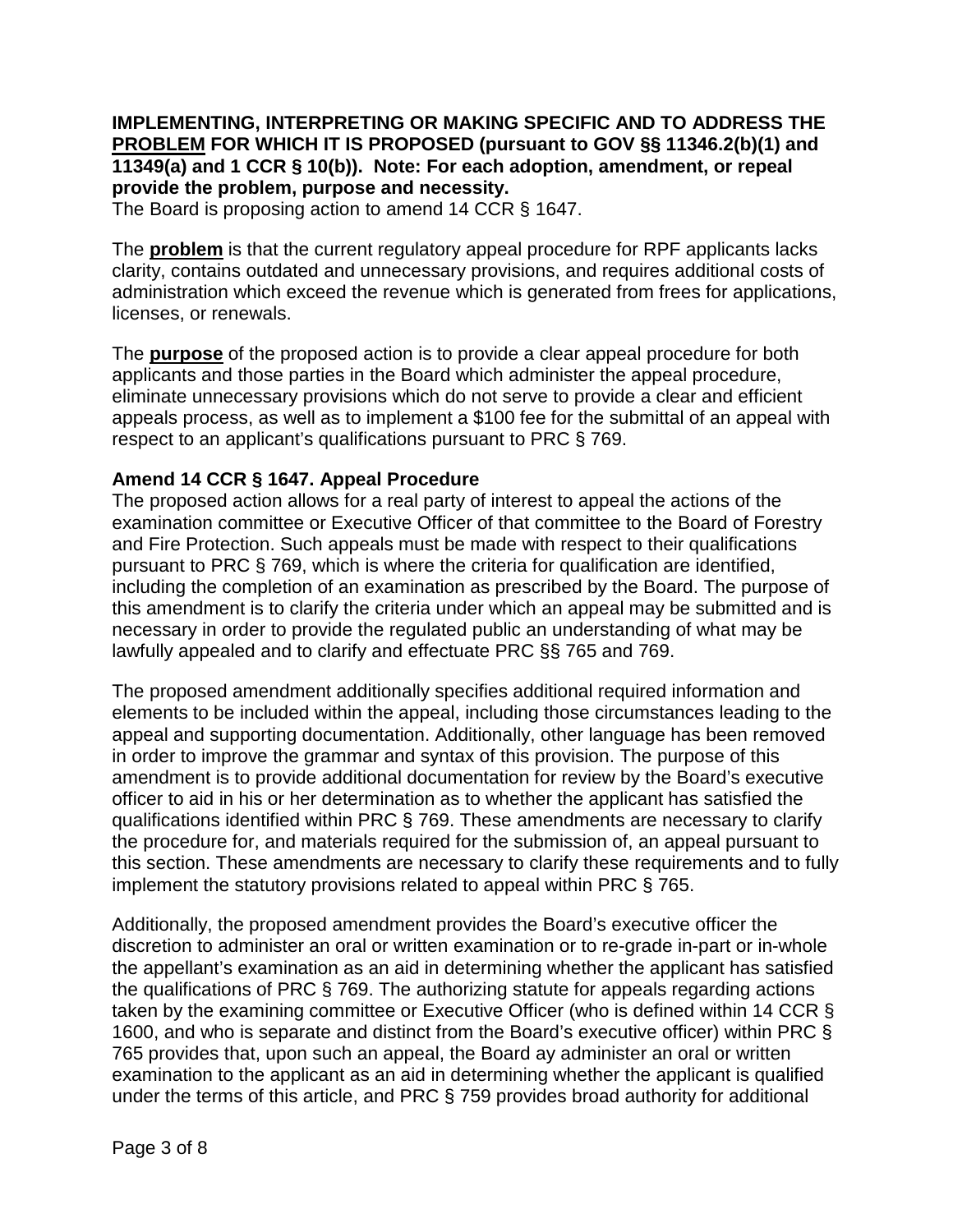regulations which are reasonably necessary to administer the Professional Foresters Law. The discretion provided to the Board's executive officer in administering or regrading portions or all of the appellant's examination is dependent upon the need for the Board's executive officer to have such information as an aid in making his or her determination related to qualifications. The purpose of this amendment is to provide an opportunity to the appellant for an additional examination or regrading at the discretion of the Board's executive officer if necessary as an aid in making their determination of qualifications and is necessary in order to fully implement PRC § 765 and to clarify the potential methods for determining a resolution in these appeals cases.

The proposed action also requires a fee of \$100 to be submitted with an appeal in addition to the information described above. The purpose of this fee is to support the costs of administration of this appeals process, which, as amended, potentially requires the proctoring, grading, and analysis of an additional oral or written examination, a process which may be costly and place additional burden on the budget allocated for the administration of the Professional Foresters Law. The fee for the initial application for registration as a Professional Forester is \$200, as established within 14 CCR § 1605(b)(1). This fee includes the costs of the evaluation and processing of the application, as described within Article 2 of Chapter 10 of Title 14 of the California Code of Regulations, as well as the costs in administering, proctoring, and grading of the examinations for Registration as a Professional Forester, as described 14 CCR §§ 1640 through 1645. Given that an appeal may require an additional evaluation of their application, or an additional examination, or potentially both, the additional fee within the proposed amendment is necessary to cover the costs of these processes. However, given that the applicant may not necessarily require both application evaluation and additional testing, or may simply require additional testing in-part, the fee included within the proposed amendment has been reduced to half of the initial application fee. The cost of this fee was additionally established in an effort to make the fee less economically burdensome than the initial application fee as to not discourage the actions of those appellants who have fair grounds for appeal. This amendment is necessary to clarify the cost of the fee, as well as the time at which it must be submitted.

The proposed action also requires the Board's executive officer to, upon completion of the review, to provide the applicant, in writing, the final decision and reasons therefor. The purpose of this amendment is to ensure that the outcomes of appeals to the Board described within this section are provided to the appellant upon the completion of their review, and to provide transparency in this decision by providing the appellant the reasons for the ultimate decision. This provision is necessary to ensure closure within this appeals process, as well as to clarify the actions which are necessary in order to achieve this closure.

Furthermore, the proposed action renders the ultimate decision of the Board's executive officer in any matter of appeal pursuant to this section final and binding. The purpose of this amendment is to make clear that, following resolution of an appeal, no other or alternative administrative actions will be taken on the matter, other than those rendered by the Board's executive officer.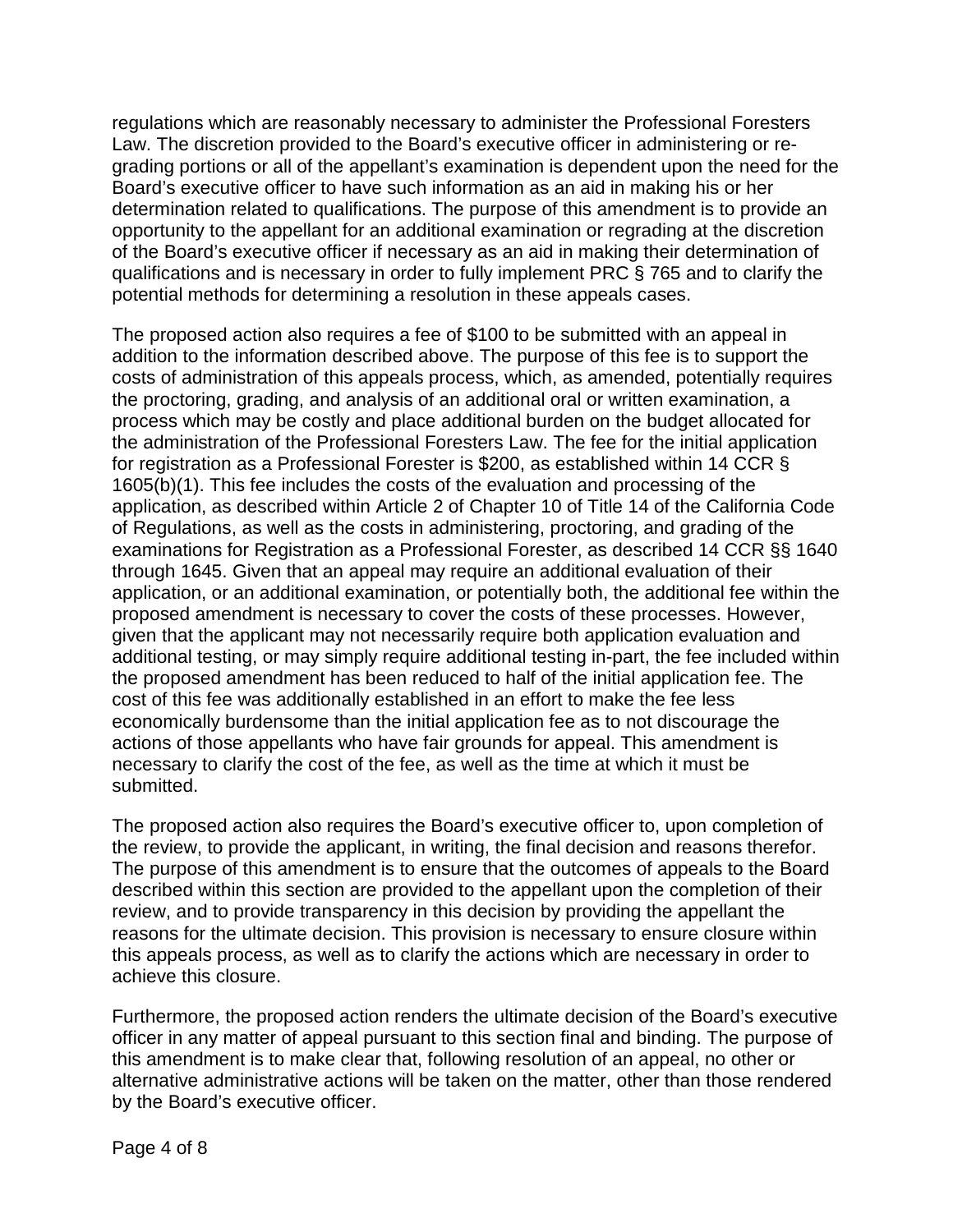Finally, the proposed action eliminates a provision which requires that a Notice of Defense form be provided to an appellant along with the reasons for the decision of the executive officer. The proposed action also eliminates the provision which allows for further appeal of the r decision at a hearing before an Administrative Law Judge to assist the Board in its final determination accordance with Chapter 5 of Part 1, Division 3, Title 2 of the Government Code, commencing with Section 11500. This provision is not a statutory requisite of any portion of the application for Registration as a Professional Forester within the Professional Foresters Law, nor any other portion of Law, and is unnecessary to implement or administer the Professional Foresters Law here. This amendment is necessary to further implement PRC § 765 in the development of the regulatory procedure for an appeal, and the elimination of the provisions related to a hearing before an Administrative Law judge is consistent with the Board's authority under PRC § 759, as well as the provisions of PRC § 765.

## **STATEMENTS OF THE RESULTS OF THE ECONOMIC IMPACT ASSESSMENT (EIA)**

While in recent years the number of appeals to the Board for review of the actions of the Professional Foresters Examining Committee or Executive Officer in accordance with PRC § 765 have not been significant, with recent increases in the number of applicants for the exam, this has increased and as many as five applicants have submitted appeals within a year. As such, the economic impact assessment will assume that as many as five appeals may be submitted on an annual basis. As such, given that the proposed action implements a \$100 fee associated with the submission of an appeal, it is anticipated that the economic impact of the proposed action is \$500 annually, which will be borne by individual applicants. Given that this fee is paid to the Board of Forestry and Fire Protection for the administration of the Professional Foresters Law, this minor economic impact will also provide an equal minor fiscal impact to the to the state in that it is anticipated that \$500 annually may be received by the Board and deposited into the Professional Forester Registration Fund pursuant to PRC § 780. Given that this fee is required only of individuals, and the quantity of those individuals is relatively few, the Board anticipates no additional economic or fiscal impacts as a result of the proposed action.

The results of the economic impact assessment are provided below pursuant to **GOV § 11346.5(a)(10)** and prepared pursuant to **GOV § 11346.3(b)(1)(A)-(D)**. The proposed action:

- Will not create jobs within California (GOV § 11346.3(b)(1)(A)).
- Will not eliminate jobs within California (GOV § 11346.3(b)(1)(A)).
- Will not create new businesses within California (GOV § 11346.3(b)(1)(B)).
- Will not eliminate existing businesses within California (GOV § 11346.3(b)(1)(B)).
- Will not affect the expansion or contraction of businesses currently doing business within California (GOV § 11346.3(b)(1)(C)).
- Will yield nonmonetary benefits (GOV § 11346.3(b)(1)(D)). For additional information on the benefits of the proposed regulation, please see anticipated benefits found under the "Introduction Including Public Problem, Administrative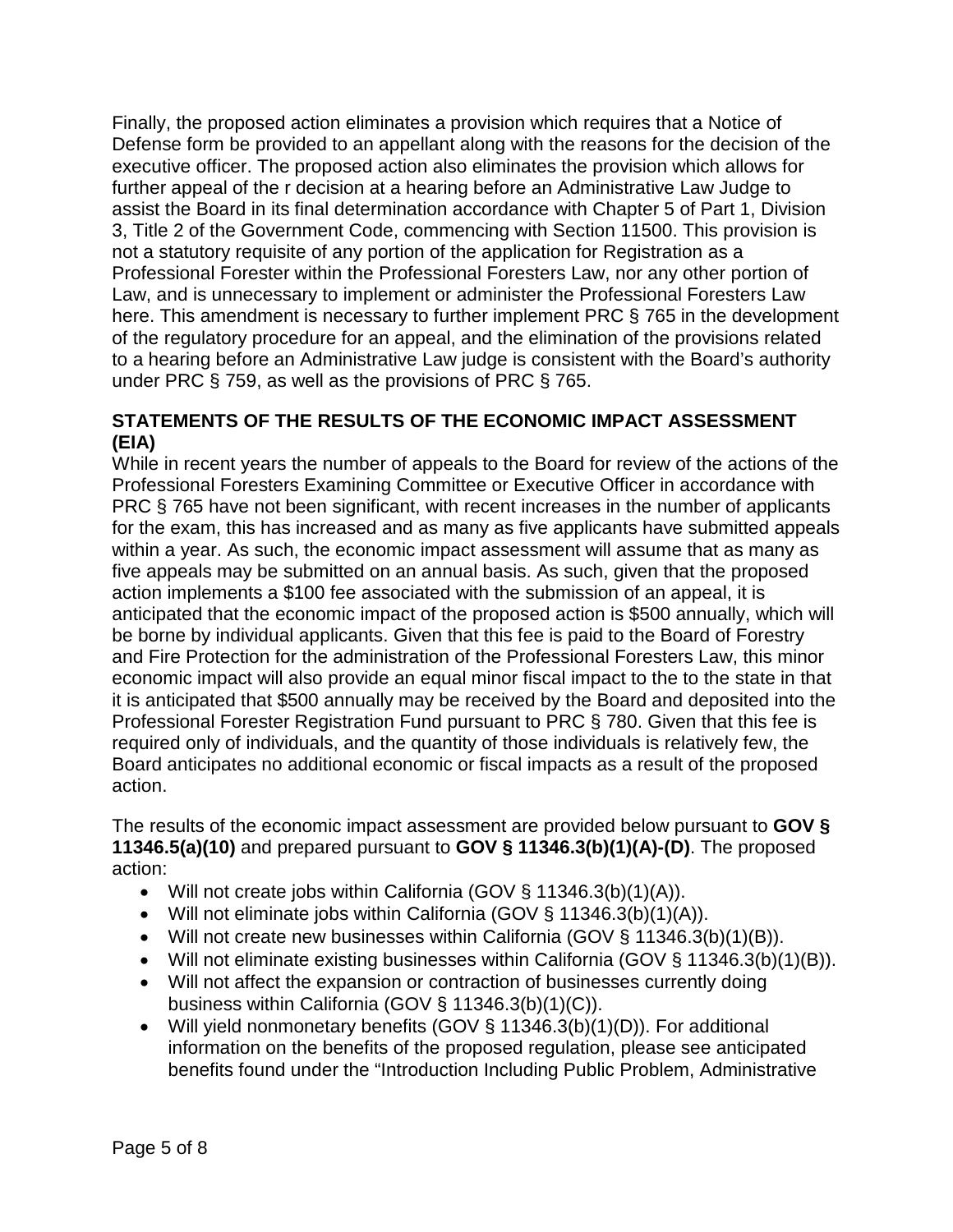Requirement, or Other Condition or Circumstance the Regulation is Intended to Address".

**TECHNICAL, THEORETICAL, AND/OR EMPIRICAL STUDY, REPORT, OR SIMILAR DOCUMENT RELIED UPON (pursuant to GOV SECTION 11346.2(b)(3))**

The Board of Forestry and Fire Protection relied on the following list of technical, theoretical, and/or empirical studies, reports or similar documents to develop the proposed action:

- 1. State of California Public Resources Code (PRC) §§ 750-783
- 2. State of California Code of Regulations Title 14 (14 CCR) §§ 1600-1651

**REASONABLE ALTERNATIVES TO THE PROPOSED ACTION CONSIDERED BY THE BOARD, IF ANY, INCLUDING THE FOLLOWING AND THE BOARD'S REASONS FOR REJECTING THOSE ALTERNATIVES (pursuant to GOV § 11346.2(b)(4)(A) and (B)):**

- **ALTERNATIVES THAT WOULD LESSEN ANY ADVERSE IMPACTS ON SMALL BUSINESS AND/OR**
- **ALTERNATIVES THAT ARE LESS BURDENSOME AND EQUALLY EFFECTIVE IN ACHIEVING THE PURPOSES OF THE REGULATION IN A MANNER THAT ENSURES FULL COMPLIANCE WITH THE AUTHORIZING STATUTE OR OTHER LAW BEING IMPLEMENTED OR MADE SPECIFIC BY THE PROPOSED REGULATION**

Pursuant to **GOV § 11346.5(a)(13)**, the Board must determine that no reasonable alternative it considers, or that has otherwise been identified and brought to the attention of the Board, would be more effective in carrying out the purpose for which the action is proposed, would be as effective and less burdensome to affected private persons than the proposed action, or would be more cost-effective to affected private persons and equally effective in implementing the statutory policy or other provision of law.

## **Alternative #1: No Action Alternative**

The Board considered taking no action, but the no action alternative was rejected because it would not address the problem.

# **Alternative #2: Make Existing Regulation Less Prescriptive**

This action could include simplifying the appeals procedure and elimination of the fee associated with appeal submission, but this would not address the issues of clarity within the regulations and would not support the costs of administration of the Professional Foresters Law.

## **Alternative #3: Proposed Action**

The proposed action greatly clarifies and improves the process and procedure for any appeals regarding the decisions of the PFEC and Executive Officer. The action outlines a clear and transparent path to resolution for any undue decision which has been made regarding the qualifications of an applicant as described within PRC § 765 and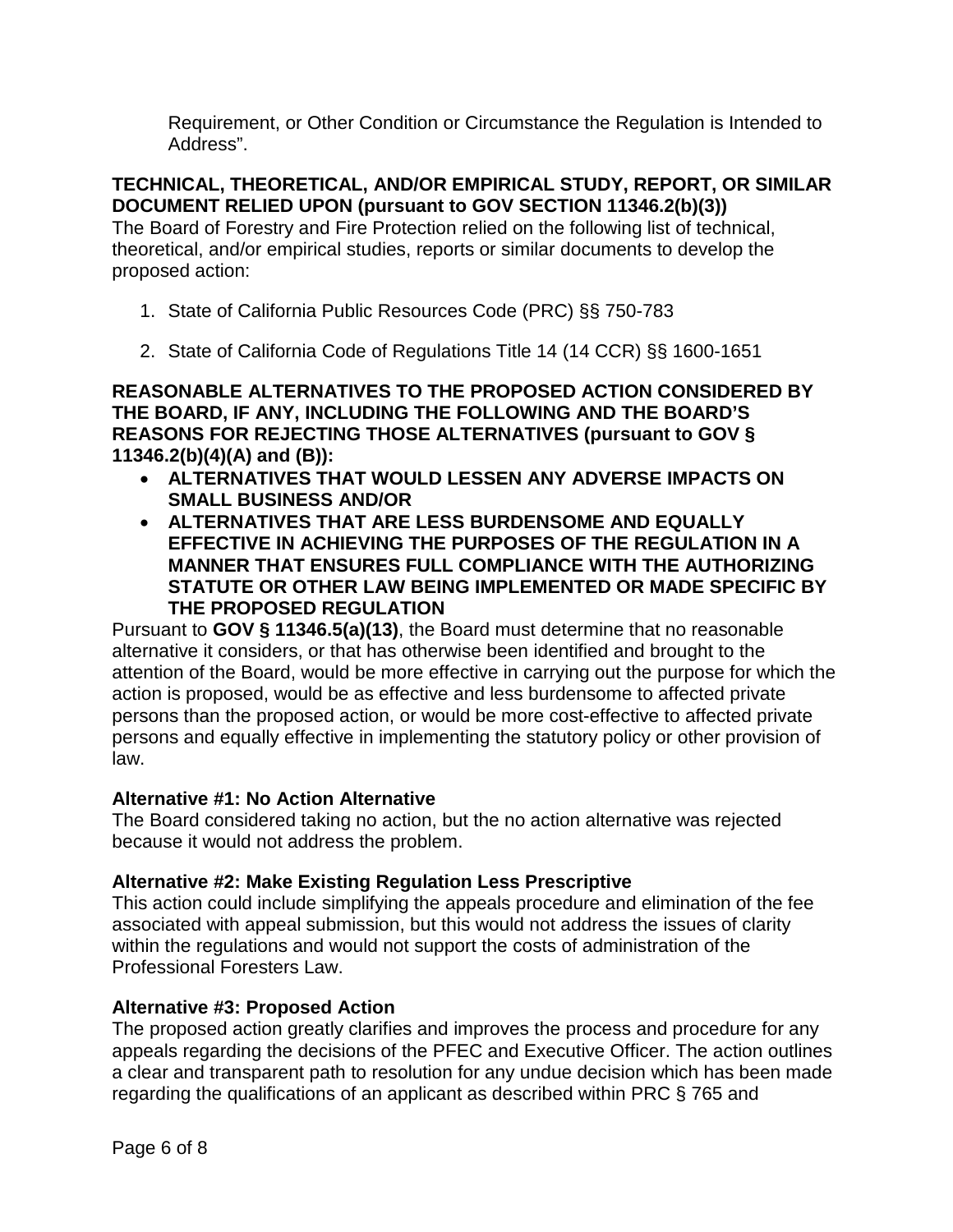implements a fee to allow for continued administration of these appeals.

Alternatives 1 and 2 would not be more effective or equally effective while being less burdensome or impact fewer small businesses than the proposed action. Specifically, alternatives 1 and 2 would not be less burdensome and equally effective in achieving the purposes of the regulation in a manner that ensures full compliance with the authorizing statute or other law being implemented or made specific by the proposed regulation than the proposed action.

Additionally, alternatives 1 and 2 would not be more effective in carrying out the purpose for which the action is proposed and would not be as effective and less burdensome to affected private persons than the proposed action or would not be more cost-effective to affected private persons and equally effective in implementing the statutory policy or other provision of law than the proposed action. Further, none of the alternatives would have any adverse impact on small business. Small business means independently owned and operated, not dominant in their field of operations and having annual gross receipts less than \$1,000,000.

## **Prescriptive Standards versus Performance Based Standards (pursuant to GOV §§11340.1(a), 11346.2(b)(1) and 11346.2(b)(4)(A)):**

Pursuant to **GOV §11340.1(a)**, agencies shall actively seek to reduce the unnecessary regulatory burden on private individuals and entities by substituting performance standards for prescriptive standards wherever performance standards can be reasonably expected to be as effective and less burdensome, and that this substitution shall be considered during the course of the agency rulemaking process.

The proposed action is prescriptive as necessary to address the problem. The majority of the proposed action does not rely upon prescriptive standards, but certain prescriptive elements, including the materials required for submission, the actions required of the Board's executive officer, and the cost of the fee are as prescriptive as necessary in order to provide clarity within the regulations. The greatest impact to the program has been the downward trajectory of revenue due to a declining registry which can only be redressed by a prescriptive fee increase.

Pursuant to **GOV § 11346.2(b)(1)**, the proposed action does not mandate the use of specific technologies or equipment.

Pursuant to **GOV § 11346.2(b)(4)(A)**, the abovementioned alternatives were considered and ultimately rejected by the Board in favor of the proposed action. The proposed action does not mandate the use of specific technologies or equipment, but does prescribe specific actions.